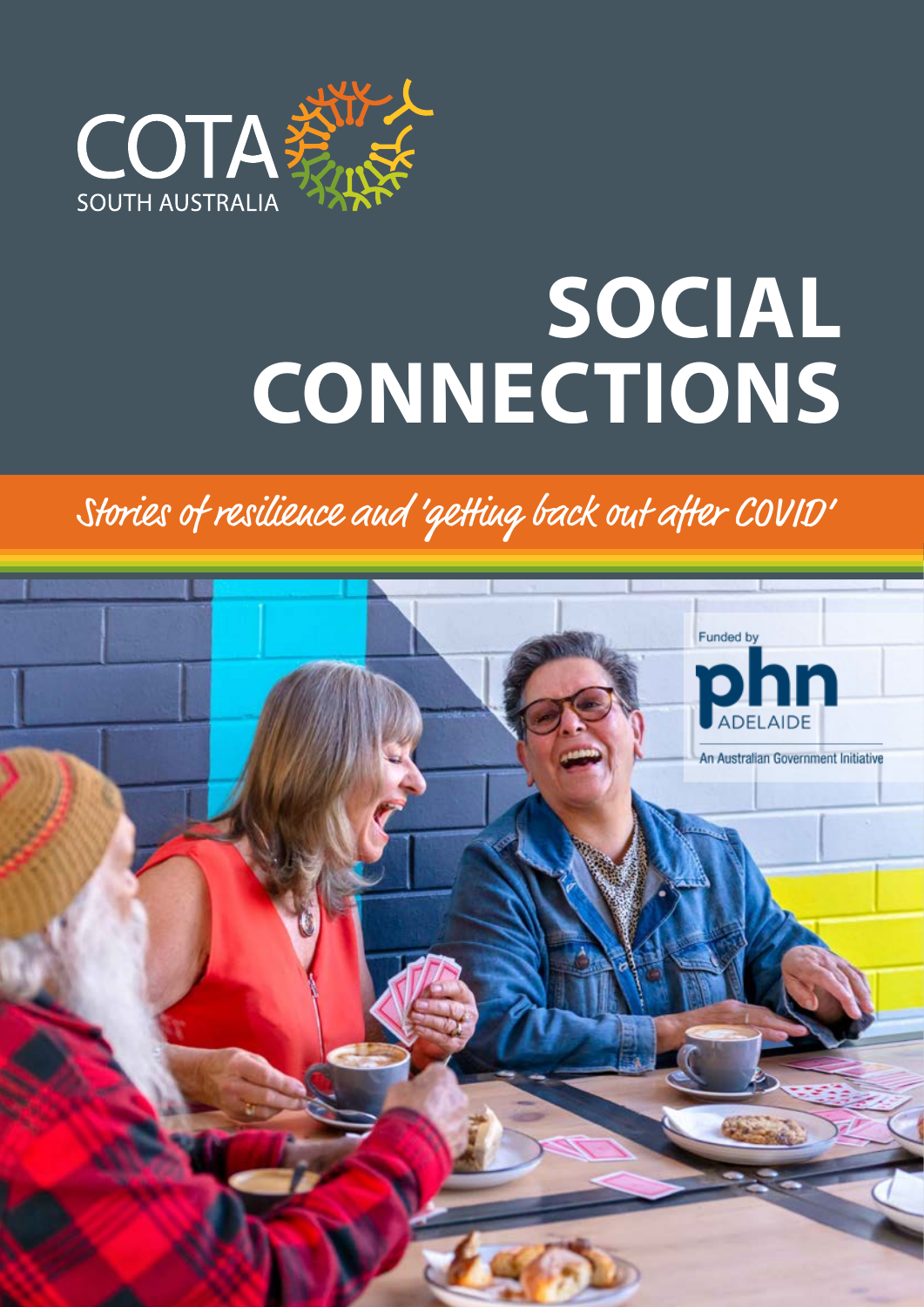## **COTA Social Connections getting back out after COVID**

Older South Australians are among those most at risk of COVID-19, and from March 2020 were encouraged to restrict their activities and to stay home. Social interactions were constrained by regular outings, social groups, and other opportunities to engage with a purpose were moved online, stopped, or continued with restrictions. People living alone and not online were particularly affected. For some, pre-existing isolation was compounded.

It can be difficult for some people to identify activities that are enjoyable, align with personal goals and provide the opportunity to interact with and have relationships with others. This is not just the case following community disruption such as the COVID-19 pandemic, but also after other life changes that may come with age, such as the death of family or a partner, retirement, or changes in health, mobility, transport access, or a loss of confidence or motivation.

Adelaide Primary Health Network (APHN) funded COTA SA in 2021 to deliver a peer support project for older people to help them find and connect with meaningful social activities and supports to improve wellbeing.

COTA SA recruited and supported a team of dynamic peer volunteers who supported older people to 'get back out after COVID' and connect or reconnect with social activities of their choice. The peer volunteers were matched with participants and worked with them for up to six weeks to:

- Listen, discuss and understand the participant's needs, strengths, barriers and goals
- Establish goals for social connection
- Research and find options for activities, interests or support services
- Look at barriers to participation and how to overcome them
- Provide information, support and appropriate referrals
- Provide encouragement to build confidence and motivation
- Lend a helping hand to join in and get started with activities of their choice
- Provide digital support to search for options, and to connect with others.

While this project was in response to social isolation resulting from COVID-19 and we heard participant's unique stories, thoughts and goals for social connection, we also heard about other barriers to leading a full and engaged life within a community including; a lack of suitable transport, low digital literacy and just 'needing a bit of encouragement'.

Participant's stories of resilience and connecting or reconnecting, along with hints, tips and encouragement for others are shared through the *Voices On Ageing* podcast series produced by COTA SA and Narrative Media. We hope this series of six episodes presented by COTA SA's Chief Executive, Jane Mussared, and featuring interviews with podcast producer Amelia Veale inspires all older people to connect with others, find and join in with what brings satisfaction, joy and improved wellbeing.

# **12 Months**



More than 000 **50 enquiries or expression of interest**   $\Box$ **for support**

**93%** Would recommend this service to family and friends who needed it\*

**93% Were** connected with services and supports\*



**70%** Felt more able to manage physical health and wellbeing since using this service^



**100%** 

**Said the service was delivered in a culturally appropriate way and they felt welcomed, safe, listened to, understood and respected\***

**32 older people participated**



I didn't even realise really that it was a helper/helpee type of thing, there was that personal thing and the sharing, and Lai Woon was fabulous. (Marg, Client)

I am indebted to COTA. I am very grateful for this service. Anna has been very helpful, especially at finding local things. (Charles, Client)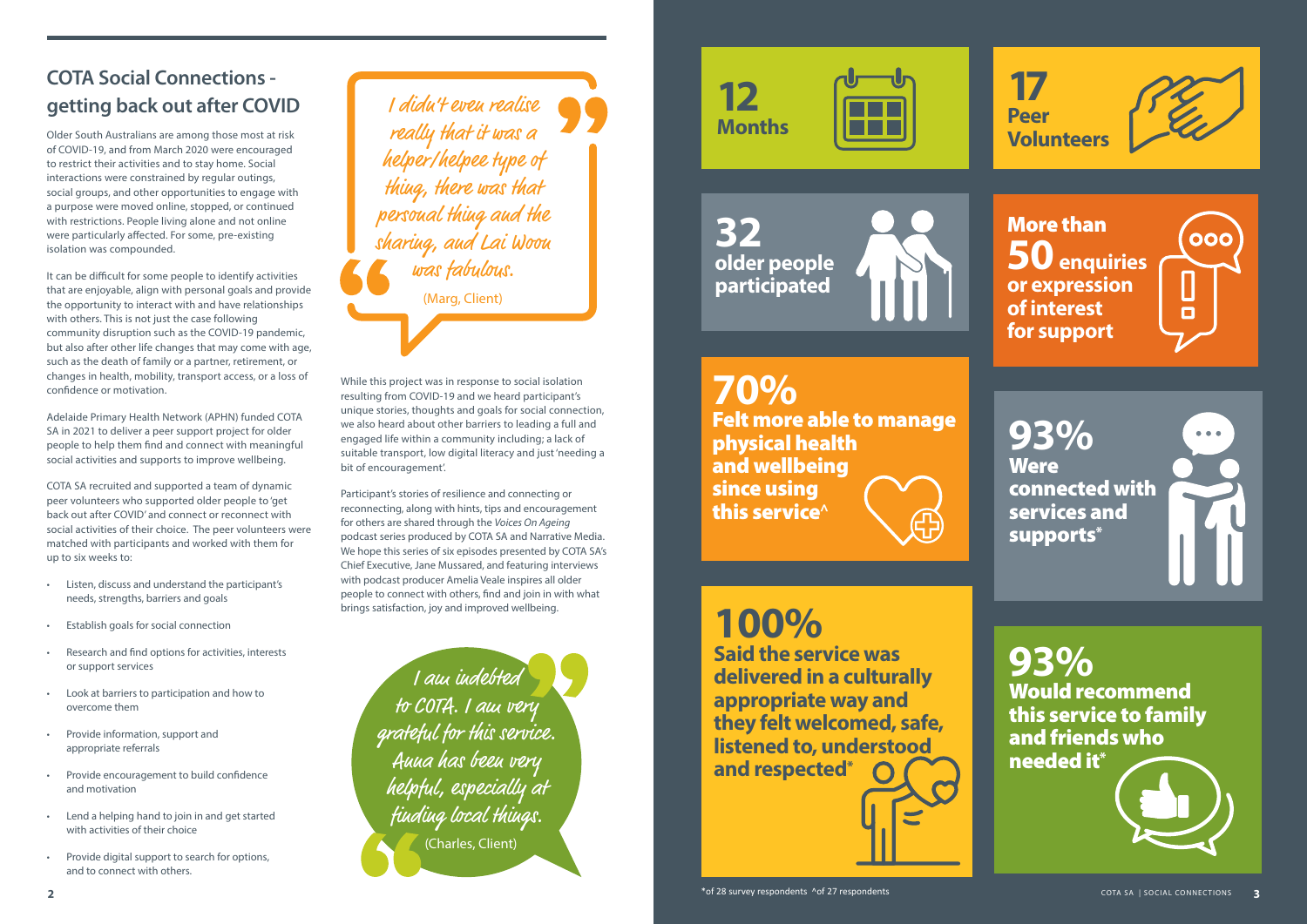Marg had a career as an academic and retired early after developing mild cognitive decline. Marg feared the future and withdrew from the world, spending time sitting in her recliner at home feeling depressed and anxious. She was looking for things to help and had joined a Strength for Life class and started seeing a counsellor. It was at this time she engaged with COTA Social Connections.

"Lai Woon (peer volunteer) was fabulous, she brought me leaflets and told me stories and not only that but she actually listened to my story, she came up with suggestions a silly joke about something stupid and all of the sort of warm caring things that I didn't really know I needed."

"...she helped me clarify what I needed and made me look around and wake up and do my homework and then to get up and out there and find the help I needed. "

"She helped me identify some groups and services that could be of help so I could develop the skills and abilities that I needed."

"I think without her I may still be in the recliner or maybe lying down more comfortably still."

Bryan had ongoing health issues for many years. He and his wife Marlene had a small circle of friends but during this time most of them moved or passed away.

"I was very very low. I found I would just lie down, look at the four walls and try to fathom out some solutions but I never seemed to come up with it."

"We spotted a leaflet for COTA and I thought oh I'll ring up, and they sent down Lizzie and she was very good and she found out what my interests were and came back with some activities."

"I certainly wasn't confident before I found that leaflet, and Lizzie was so friendly. I was inspired. Before I was morbid and that was a turning point just by picking up that leaflet."

Lizzie gave digital training on how to use the computer to search for local activities and supports. "The computer was a great help."

"If you're not out and about experiencing things you just clam up. Now we go on walks every day either down by the beach, boardwalk or the river and my fitness is better. I am much happier than what I was. I would liked to have come forward with the solutions myself but I just couldn't, I needed an electric spark and that leaflet did the trick."





# **FOREWORD BRYAN**<br> **EXAMPLE ARBARA COLIN**

Barbara's husband had passed away and she found she was spending a lot of time at home alone and had not re-engaged with activities and social events.

"I saw this ad in the paper for COTA one day and I thought well I'll give it a go, and it really was worthwhile. They sent me out a wonderful person called Marjorie."

"She encouraged me and said I should really be looking at doing something and from that she did give me confidence."

"I feel much happier, I feel happier in the home. I look forward to going out and meeting people. Sometimes you feel you need to be needed."

"If I didn't (take steps to make connections) I wouldn't have anything to live for, would I?"

"It has it has made a big difference. Thank goodness for that ad I saw in the paper."



Colin appreciates the companionship in his Retirement Village and was involved in organising social events and regular chats with people. On his mobility scooter, he also goes to the shops three times a week where he talks to people in the coffee shop. These activities have been disrupted by COVID.

Peer Volunteer Anna explored local options with Colin and he joined a social group called, Bunch of Blokes, importantly this includes transport for Colin to attend.

"We went out there a week ago, we sat down to a lunch in Osmond house. We enjoyed that one very much, they supplied the taxi and supplied food when we get up there, and there is a good sense of camaraderie when you get in there."

"I have joined a group up here just north of Adelaide. I found 13 men there... it is called Bunch of Blokes."

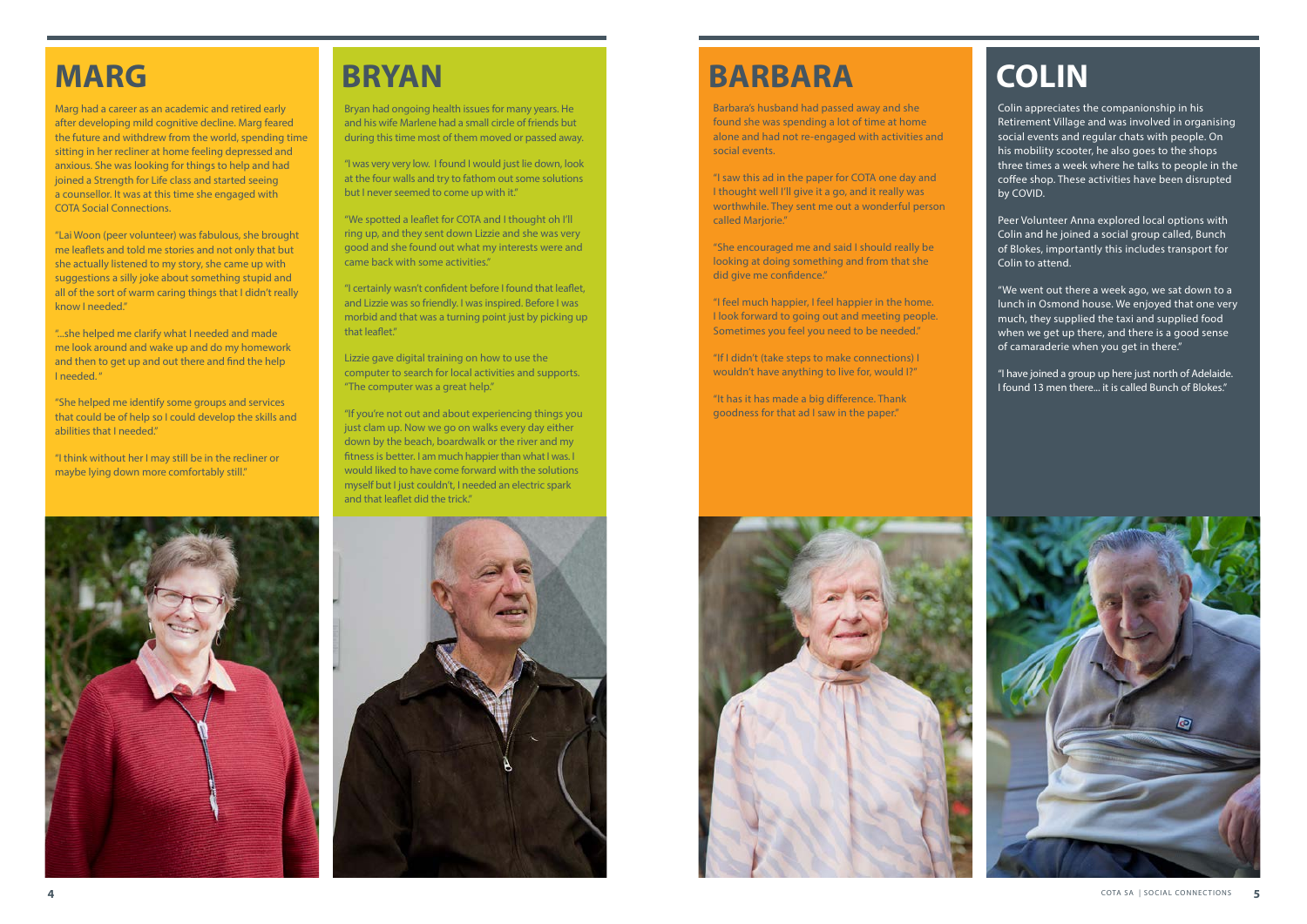Bonnie said that she is lonely and down. Her health and mobility have suffered over the last few years, she rarely leaves the house and finds taxi drivers are annoyed with her short trips to the local shops. Many of Bonnie's family and closest friends have died in the last few years. She receives some support through the Commonwealth Home Support Program and recently stopped running bingo in the retirement village because of COVID.

"…she was wonderful, she said that they would do gardening, housework and take me shopping. She actually rang up aged care, I had to give her permission to find out all my details and he told her that I would get the aged care package within 4-5 weeks, so I am waiting to hear from that."



Bonnie is now visited in her home every fortnight by a volunteer COTA Visitor for coffee and a chat.

"Jemy and I sit down and talk, we talk a little bit of her country and I tell her about my country and she brings me these dates from her country every time and her mother makes coffee. She says I love coming here you make me laugh."

Bonnie was supported by COTA SA's Aged Care Navigator for a reassessment to receive a Home Care Package.

### **FOREX BONNIE SANDRA**

COTA SA also convened a Social Connections Community of Practice throughout the project and thanks the following organisations for their valuable input.

Contact these participating organisations to find out more about how to connect with your community;

- ACH Social Links Program
- Community Centres SA, Loneliness Warriors Project
- COTA SA, COTA Visitors program
- ECH Community Connect and Community Led Connections programs
- Meals on Wheels, Social Connections Project
- Office for Ageing Well
- Simple Healthcare Solutions
- Sonder, COVID and Your Wellbeing project
- UNIITY
- Uniting Communities, Overcoming Loneliness Project
- Unley Council, Active Ageing
- Volunteering SA NT
- Wellbeing SA
- Woodcroft Medical Clinic



COTA SA continues to support older people to connect with others and with further funding can build on this successful project to provide peer volunteer 'connectors' - the vital link between older people wanting to improve their wellbeing, and the social activities, supports and services that suit them.

We thank the Adelaide Primary Health Network for their support of this project. If you are an older person who feels lonely, isolated or like you would benefit from 'getting back out there' a great starting point is always to speak with your General Practitioner.





An Australian Government Initiative

COVID-19 prompted Sandra and her husband to move back to Adelaide to be near family. Sandra retired and found herself isolated in an area she did not know or have friends in.

"The main thing for me was the isolation… it is very easy to become isolated."

COTA Social Connections provided Sandra with several opportunities to pursue in her local area and she is now volunteering with the COTA Visitors program visiting with an older woman who lives in her local area weekly, volunteering for and attending Strength for Life, and has joined a Country Women's Association group.

"For me socializing, enjoying other people's company, laughing, smiling and sharing experiences are all such positive inputs to ones' mental health."

"The notion of having those outside connections was really important to me, also not just the personal connections but connecting with the community as well."



## **BONNIE**